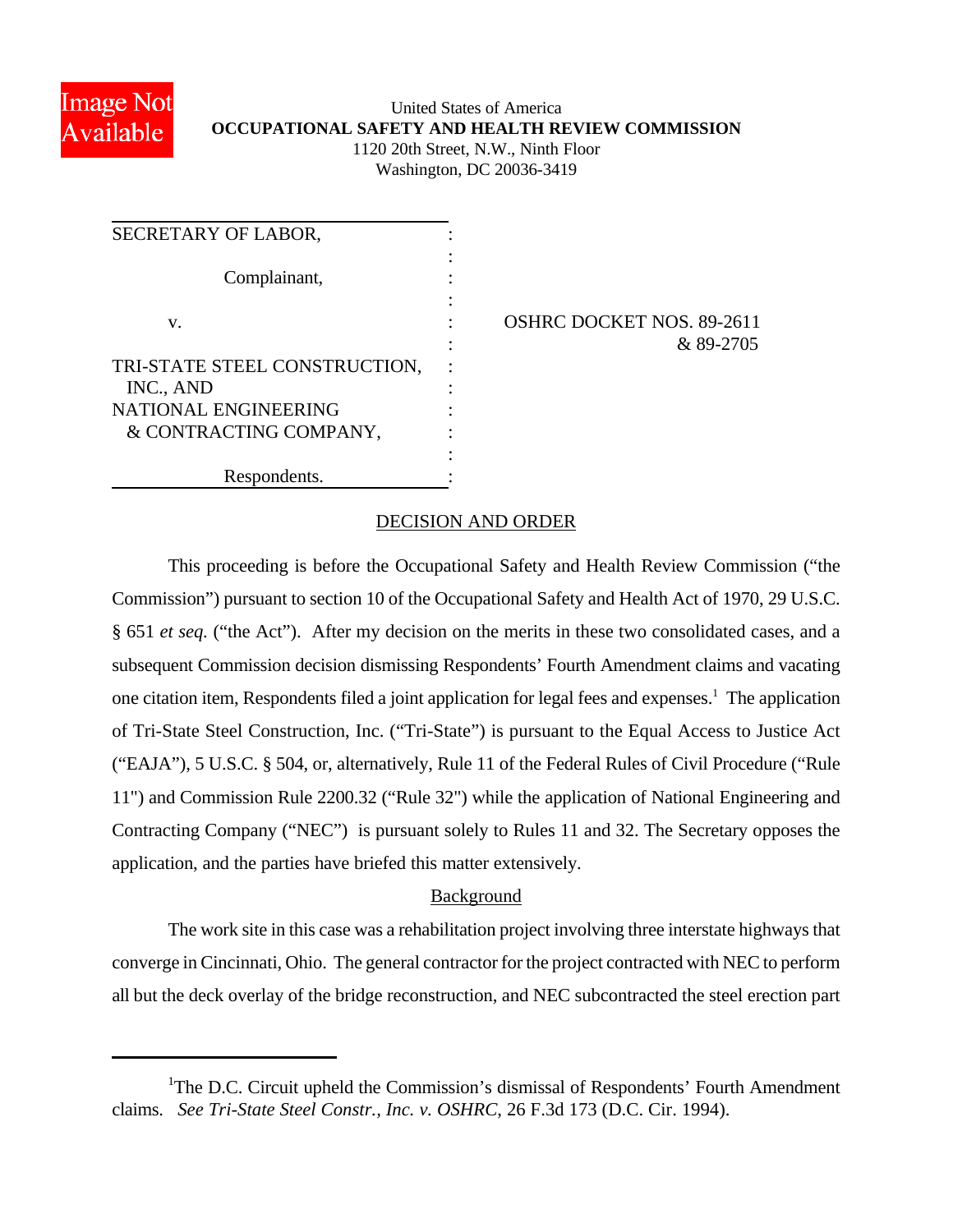of the job to Tri-State, a wholly-owned subsidiary of NEC; NEC was responsible for removing the roadway pavement and the existing guardrails on the bridges, while Tri-State was responsible for repairing or replacing the bridge end dams and expansion joints. The inspection occurred after a complaint was filed with the Occupational Safety and Health Administration ("OSHA") alleging that the traffic control plan in use was hazardous for the bridge rehabilitation workers. OSHA inspected this condition, which was resolved four days later, and then decided to expand the inspection to the entire project; however, because the general contractor as well as NEC and Tri-State objected, OSHA obtained an inspection warrant. The inspection resulted in the issuance of two citations, with a total of seven items, to Tri-State, and the issuance of three citations, with a total of twelve items, to NEC, and Respondents seek their legal expenses as to the items on which they prevailed; specifically, Tri-State seeks its expenses relating to two items vacated at the hearing and three items withdrawn by the Secretary pending review by the Commission, while NEC seeks its expenses relating to four items vacated at the hearing, two items withdrawn by the Secretary pending the Commission's review, and one item vacated by the Commission.

#### Whether Tri-State Qualifies for an EAJA Award

The Commission's EAJA eligibility provisions, which are the same as those in the EAJA, appear in Commission Rule 2204.105 and disqualify from consideration any business with more than 500 employees and a net worth of over \$7,000,000.00. NEC does not qualify for an award under the EAJA. However, Tri-State has submitted a net worth statement as required by Commission Rules 2204.201 and 2204.202 in the form of an affidavit of William Bunner, the litigation director for NEC and Tri-State, which establishes that the company has under 500 employees and a net worth of less than \$7,000,000.00. Tri-State therefore meets the EAJA's eligibility requirements unless the Secretary can demonstrate that there are special circumstances making an award in this case unjust. *See* Commission Rule 2204.106(b). The Secretary contends that the assets of NEC and Tri-State should be aggregated due to the relationship between the two companies and that an award to Tri-State in this case would be unjust.

The parties agree that in promulgating its EAJA provisions the Commission declined to adopt a *per se* rule of aggregation of assets and opted for a case-by-case approach when a subsidiary of a large company applies for an EAJA award. The parties also agree that the real-party-in-interest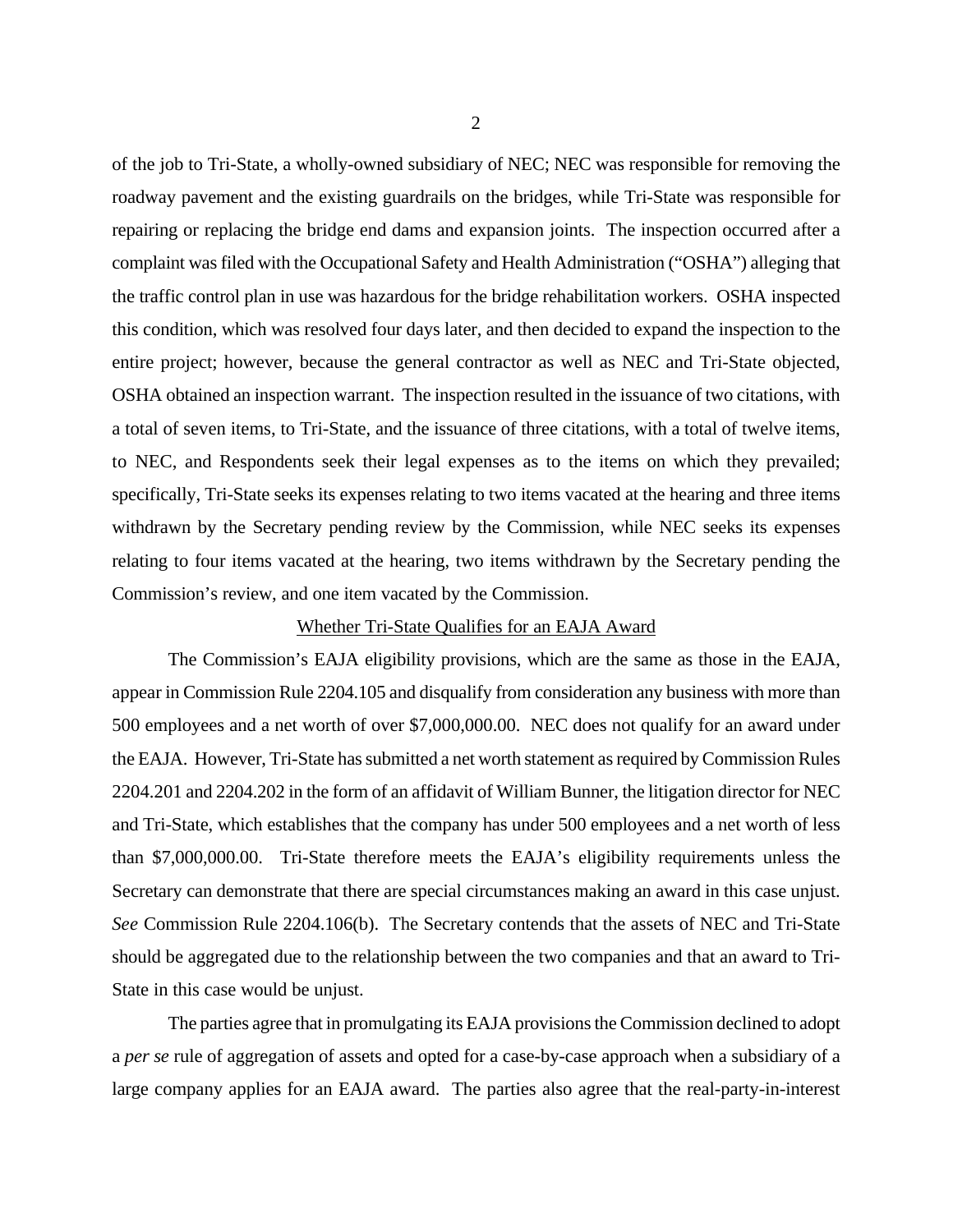doctrine is appropriate for determining whether the assets of a subsidiary should be aggregated with those of the parent company. This doctrine was adopted by the Commission in its decision in *Nitro Elec. Co.*, 16 BNA OSHC 1596, 1993-95 CCH OSHD ¶ 30,335 (No. 92-3090, 1994). Although this decision was issued after the parties submitted their briefs, it is intervening Commission precedent on the issue presented in this case. It also cites to some of the same cases cited by the parties and contains the following guidelines to determine whether aggregation of assets is appropriate: $2^2$ 

- 1. Which company did the United States bring suit against?
- 2. Which company has the United States had dealings with?
- 3. Is the company a wholly-owned subsidiary?
- 4. Are the companies autonomous and independent?
- 5. Do the companies have the same president and do they occupy the same offices?
- 6. Does the principal corporation perform various administrative, accounting, insurance, and auditing functions for the subsidiary corporation?
- 7. Does the attorney for the principal corporation represent the subsidiary?
- 8. Who pays the attorney's fees?

It is clear OSHA cited both NEC and Tri-State in this matter and that Tri-State is a whollyowned subsidiary of NEC. As to items 4 through 6, Respondents have submitted affidavits of Ted Sheppard, Tri-State's president, and John DeLuca, a vice-president of both companies, which state that Tri-State is a separate corporate entity from NEC.<sup>3</sup> According to the affidavits, NEC performs earth moving and excavation and concrete construction and placement, while Tri-State performs steel erection and related work with an emphasis on bridge construction and rehabilitation. NEC employs engineers, carpenters, plumbers, laborers and pipe fitters, while Tri-State employs iron workers. NEC does not use Tri-State exclusively for its projects requiring structural steel and related work, and Tri-State does work for other contractors, including competitors of NEC. The companies share the same office space but pay their own overhead costs, and each has its own accounting system and bank accounts. The companies also share a group insurance policy; however, Tri-State reimburses NEC

<sup>2</sup> *See Unification Church v. I.N.S.*, 762 F.2d 1077 (D.C. Cir. 1985), and *U.S.A. v. Lakeshore Terminal and Pipeline Co.*, 639 F. Supp. 958 (E.D. Mich. 1986). *See also Brock v. Gretna Machine and Ironworks, Inc.*, No. 82-1507 (E.D. La. 1989) (available on WESTLAW), also cited by the Commission, which first articulated the specific guidelines set out above.

<sup>3</sup>At the time of the inspection, Ken Gillen was Tri-State's president. *See* Exh. A to Secretary's Answer, Interr. 3.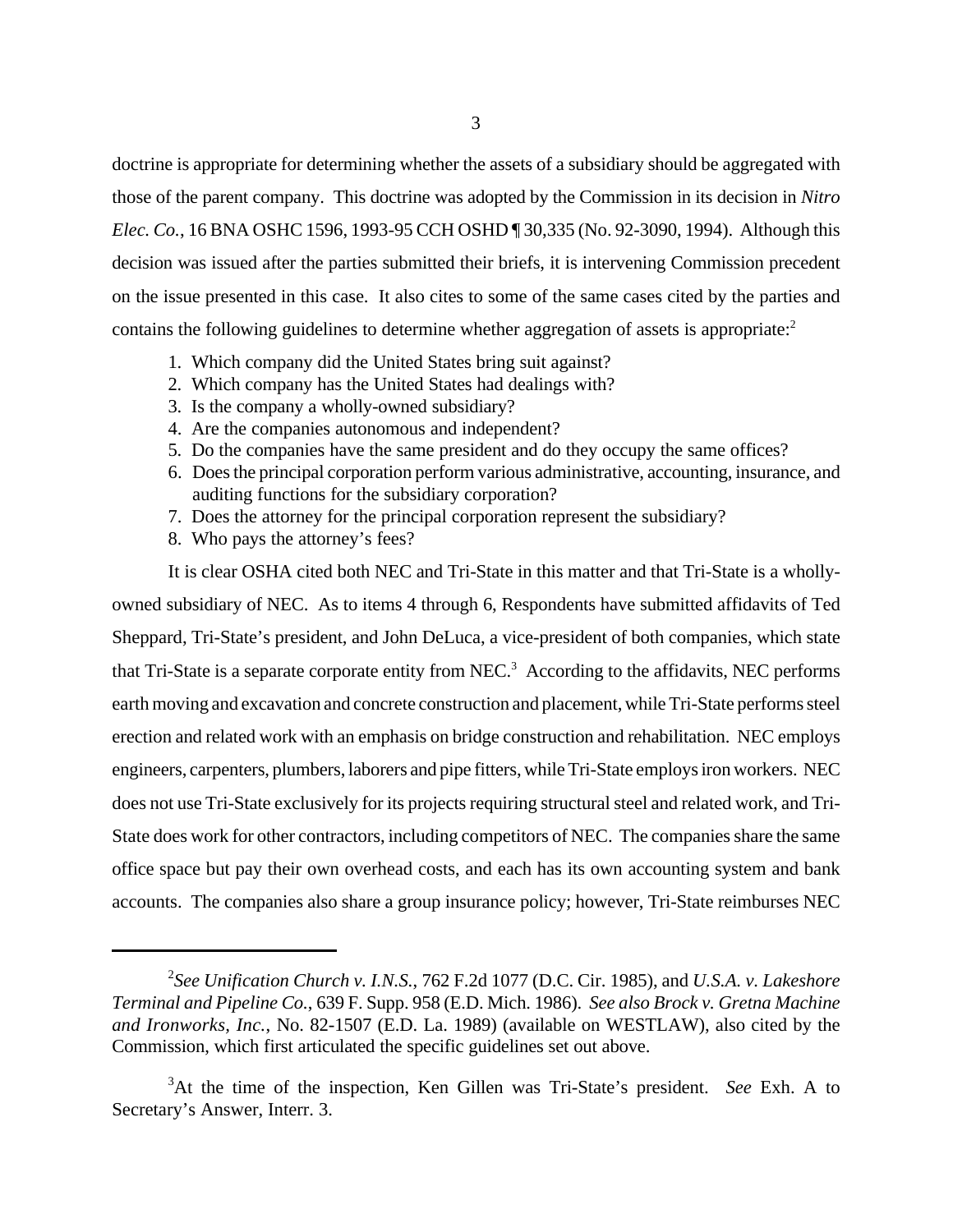each year for the insurance expenses attributable to it. Tri-State also maintains its own vehicles and equipment and reimburses NEC for the substantial use of any of its equipment.

The Secretary does not dispute the foregoing, but notes that besides sharing the same office space, the same insurance policy and a vice-president the companies also shared the same safety program and the same safety and loss control director. He also notes that the top-level supervisors at the subject site were shared by the companies and that in a meeting addressing traffic control held a week before the inspection which was attended by representatives of the general contractor, the Ohio Department of Transportation and NEC, no one present was listed as a Tri-State representative although the shared supervisors were there. Finally, the Secretary notes that NEC and Tri-State were essentially considered one and the same at the site, and that while the condition triggering the initial inspection related to Tri-State's employees it was NEC that sought a stay of the expanded OSHA inspection. The Secretary contends that the interrelation of the companies and the availability of NEC's litigation resources to Tri-State make an EAJA award in this case unjust.

As the Secretary notes, NEC and Tri-State shared the same safety program and the same safety and loss control director at the time of the inspection; William Bunner, currently the litigation director, was employed by NEC but served as the safety and loss control director of both companies. (Tr. 580-81; 595-601; Exh. A to Secretary's Answer, Interr. 3). The companies also shared the top three supervisors at the subject site. Harry Taylor, the project superintendent, Scott Febus, the assistant superintendent, and Jerry Hilbert, the project engineer, were employed by NEC but served as supervisors for both NEC and Tri-State at the site, and Taylor was the immediate supervisor of Robert Hunter, Tri-State's general foreman and the highest-level employee of Tri-State at the site; Taylor, Febus and Hilbert were among the NEC representatives at the above-noted meeting, and, as the Secretary points out, none of the attendees were shown as Tri-State representatives.<sup>4</sup> (Tr. 89-95; 144; C-6; Exh. A to Secretary's Answer, Interr. 5, 13, 14). As the Secretary also points out, the general contractor's project superintendent and a Tri-State ironworker both testified to the effect that Tri-State and NEC were considered basically the same entity at the site. (Tr. 44-45; 690-92).

<sup>&</sup>lt;sup>4</sup>Hunter, and not the shared supervisors, had the authority to hire, fire and discipline Tri-State employees. (Tr. 142-44; 158-60; Exh. A to Secretary's Answer, Interr. 13, 14).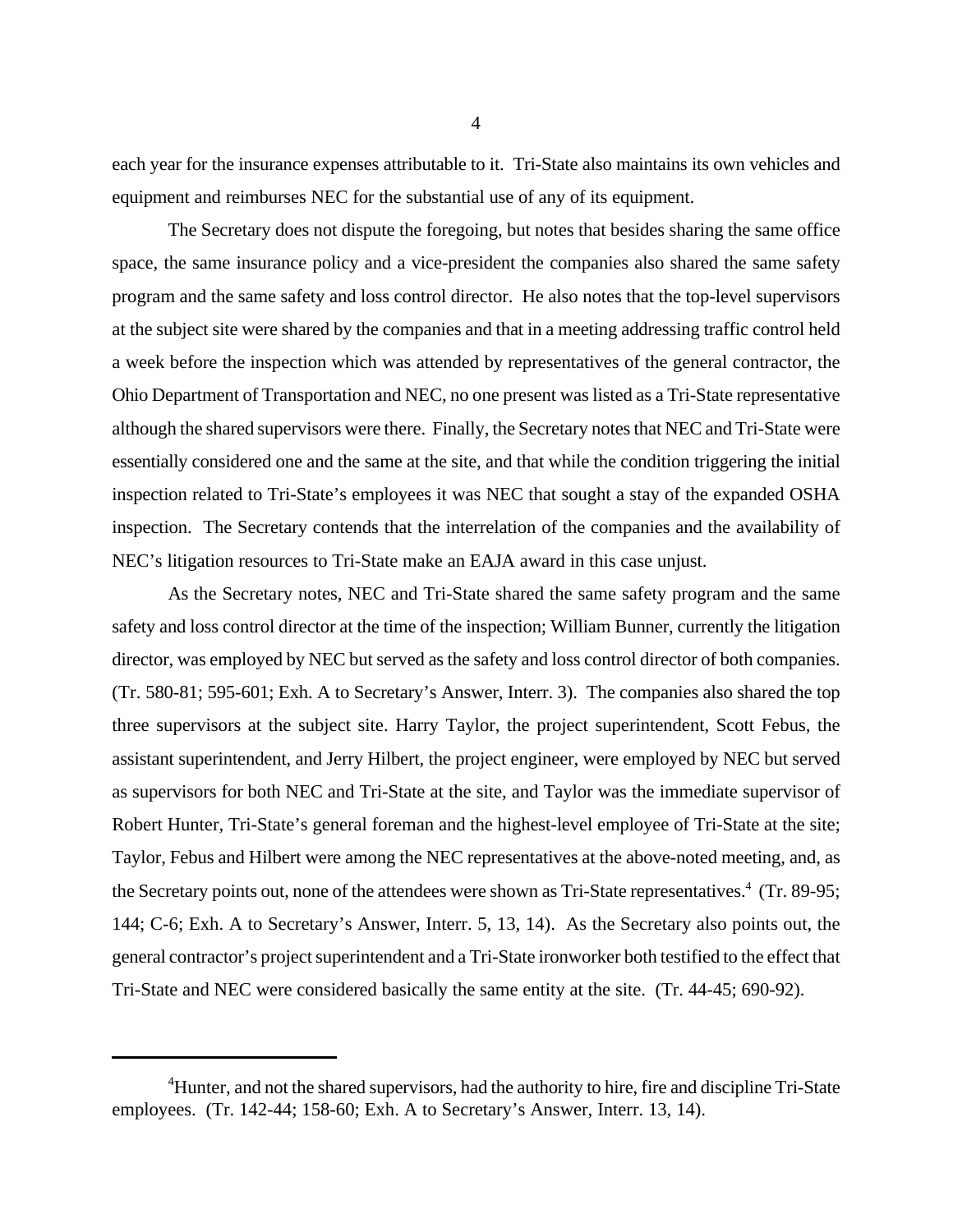In regard to the stay sought by NEC, Respondents assert that OSHA initially went to the site to inspect NEC. The actual employee complaint is not in the record. However, R-1, the OSHA complaint form that was attached to OSHA's warrant application and to NEC's motion requesting a stay, mentions only the name of the general contractor as the employer but clearly identifies the area where Tri-State employees were working when OSHA arrived. Further, while NEC's motion states its employees were working in that area when the complaint was filed, which was the same day of OSHA's initial arrival, it is apparent NEC's work in that area was concluded and that only Tri-State employees were there then. *See Tri-State Steel Constr.*, 15 BNA OSHC 1903, 1904-07, 1991-93 CCH OSHD ¶ 29,852, pp. 40,727-30 (Nos. 89-2611 & 89-2705, 1992). Respondents' assertion is also undermined by the statements in their briefs, that is, the post-hearing brief and the brief to the Commission, that it was Tri-State's employees who were exposed to the hazard of vehicular traffic passing through the subject area and that the complaint was filed by the union business agent of Tri-State's ironworkers. *See* Respondents' briefs, pp. 3-6 and 1-2, respectively.

Based on the foregoing, I conclude the interrelation of the companies and the availability of NEC's litigation resources to Tri-State make an EAJA award in this case inappropriate. Besides sharing office space, insurance, and a vice-president with NEC, Tri-State had the use of NEC's safety officer and safety program. Tri-State also had the use of NEC's supervisory personnel at the site, and the authority of those individuals with respect to Tri-State's affairs, as indicated above, suggests a level of involvement on the part of NEC such that Tri-State, under the circumstances of this case, was not a separate entity for purposes of an EAJA award. This finding is supported by the fact that NEC alone sought a stay of the expanded OSHA inspection, even though OSHA up to that point had focused only on Tri-State and Tri-State would clearly have benefited from the stay, by the similarity of a number of the citation items issued to Tri-State and NEC, and by the fact that the attorney representing the companies throughout these proceedings, including their appeal to the D.C. Circuit, is the same individual who has represented NEC in previous OSHA cases.<sup>5</sup> This finding is also supported by the Commission's above-noted decision in *Nitro Elec. Co.*, wherein it was held that the parent company's relationship with Nitro, and particularly its availability to advance funds to mount

 $5$ Over half of the standards in the citations issued to Tri-State are also contained in the citations issued to NEC.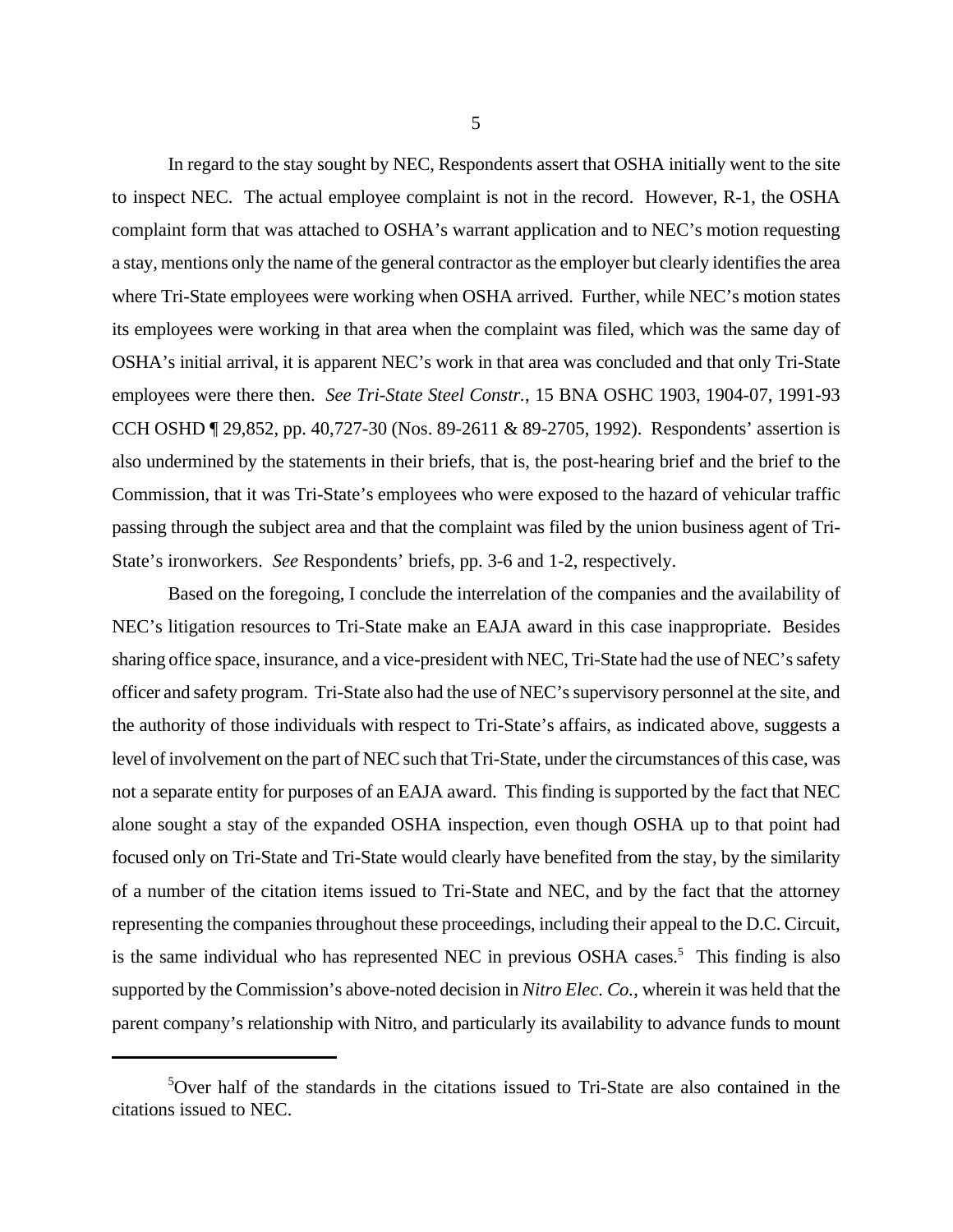a legal defense, even though Nitro had paid its own legal expenses, were the determining factors precluding Nitro's eligibility for fees under the EAJA.<sup>6</sup> Tri-State's application for legal fees and expenses pursuant to the EAJA is accordingly denied.

#### Whether Rule 11 Applies to Commission Proceedings

As noted above, Respondents have also requested their legal fees and expenses pursuant to Rules 11 and 32. Rule 11 of the Federal Rules of Civil Procedure provides for sanctions, including reasonable attorney fees, when a party has signed a pleading or other paper that the signer could have known, after reasonable inquiry, was not well grounded in fact and warranted by existing law or a good faith argument for the extension, modification, or reversal of existing law. Commission Rule 32 is a condensed version of Rule 11 containing essentially this same language. However, for purposes of this case, Rule 32 has one significant difference. While Rule 11 expressly provides for attorney fees, Rule 32 does not; instead, it states that violators of Rule 32 "shall be subject to the sanctions set forth in § 2200.41 or § 2200.104," which provide only for sanctions such as entering a decision against a defaulting party, striking pleadings or documents, and excluding attorneys or other representatives from proceedings or suspending or barring them from practice before the Commission for misbehavior. Respondents nonetheless urge that the attorney fee provision of Rule 11 applies to Commission proceedings because of Rule 32's silence on the issue and because of Commission Rule 2200.2(b), which states that "[i]n the absence of a specific provision, procedure shall be in accordance with the Federal Rules of Civil Procedure." The Secretary, on the other hand, contends that Rule 11 does not apply to Commission proceedings.

Although there are no Commission decisions on this issue, the Secretary cites, *inter alia*, to a decision of the Mine Safety and Health Review Commission ("MSHRC") in support of his position. See Rushton Mining Co., 1987-90 CCH OSHD ¶ 28,530 (Nos. 85-253-R & 86-1, 1989).<sup>7</sup> The Secretary notes that MSHRC concluded in its decision that "the EAJA is presently the *exclusive* remedy provided by Congress to prevailing litigants who seek reimbursement of their litigation

<sup>&</sup>lt;sup>6</sup>The affidavits submitted by Respondents do not mention whether Tri-State paid its own legal fees in this case.

<sup>7</sup>MSHRC issued another decision with the same holding on December 20, 1989. *See Beaver Creek Coal Co.*, 1987-90 CCH OSHD ¶ 28,778 (No. 88-145-R, 1989).